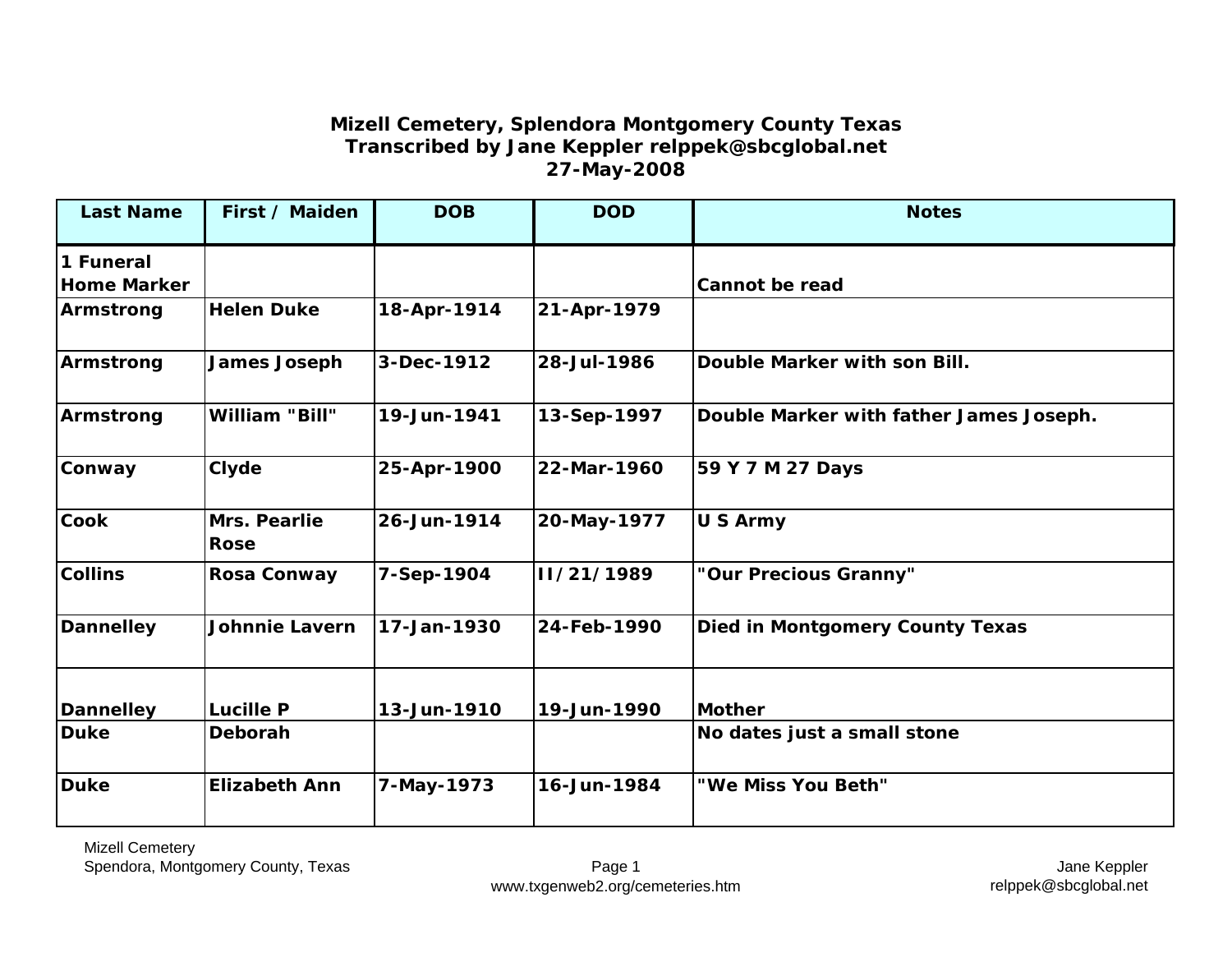| <b>Last Name</b> | First / Maiden               | <b>DOB</b>  | <b>DOD</b>  | <b>Notes</b>                                                           |
|------------------|------------------------------|-------------|-------------|------------------------------------------------------------------------|
| <b>Duke</b>      | Geraldine                    | 6-Dec-1949  | n/a         | <b>Double with Walter E</b>                                            |
| <b>Duke</b>      | Jerry Edward Jr   5-Oct-1918 |             | 5-Dec-1973  | Double Marker with Opal Dean                                           |
| <b>Duke</b>      | John                         | 2-Dec-1898  | 30-Oct-1972 | Double Marker with Mattie M                                            |
| <b>Duke</b>      | <b>Johnny D</b>              | 3-May-1948  | n/a         | Double Marker with Nelda W. Heart with "Love<br>lives on" inside it.   |
| <b>Duke</b>      | <b>Julius M</b>              | 6-Dec-1916  | 27-Jun-1991 | Double Marker with Lona L.                                             |
| <b>Duke</b>      | Lelsie L                     | 10/11/1921  | n/a         | Double Marker with Mary E                                              |
| <b>Duke</b>      | Lona Lee                     | 16-Jun-1917 | 29-Aug-1988 | Double Marker with Julius M. Died in<br><b>Montgomery County Texas</b> |
| <b>Duke</b>      | <b>Mary E</b>                | 25-Jan-1923 | n/a         | Double Marker with Lelsie L                                            |
| <b>Duke</b>      | <b>Mattie M</b>              | 15-Jul-1906 | 26-Jul-1991 | Double Marker with John                                                |
| <b>Duke</b>      | <b>Opal Dean</b>             | 22-Jul-1918 | 9-Dec-1918  | Double Marker with Jerry Edward Jr.                                    |
| <b>Duke</b>      | Roy                          | 23-Jan-1912 | 24-Sep-1981 | <b>Double Marker with Ruby</b>                                         |
| <b>Duke</b>      | <b>Ruby</b>                  | 8-Mar-1912  | n/a         | <b>Double Marker with Roy</b>                                          |
| <b>Duke</b>      | <b>Walter E</b>              | II/6/1941   | 27-Mar-1993 | <b>Double Marker with Geraldine</b>                                    |

Mizell Cemetery

Spendora, Montgomery County, Texas Page 2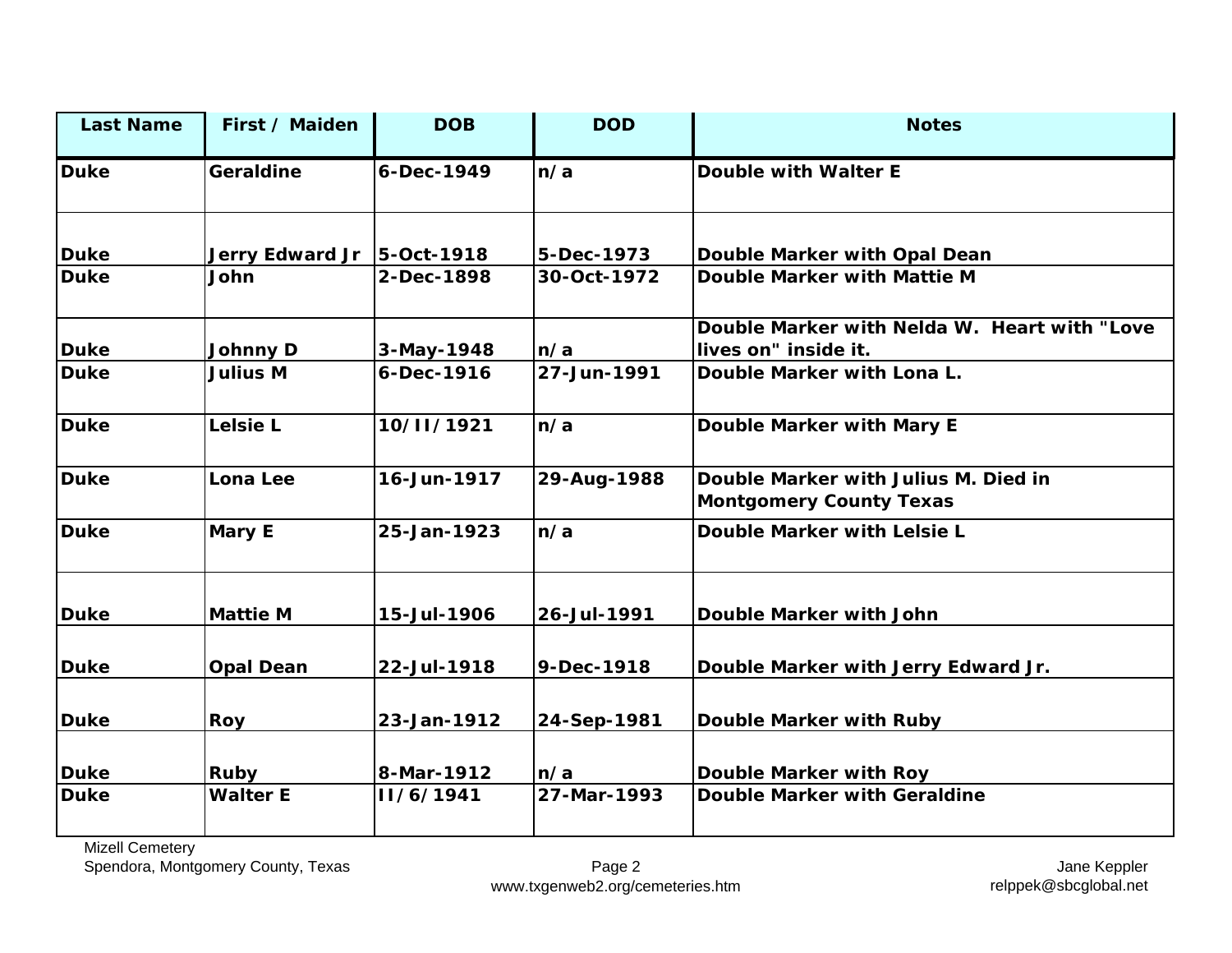| <b>Last Name</b> | First / Maiden                | <b>DOB</b>  | <b>DOD</b>  | <b>Notes</b>                                                           |
|------------------|-------------------------------|-------------|-------------|------------------------------------------------------------------------|
| Duke Jr.         | <b>Jerry E</b>                | 1918        | 1973        | <b>Pace &amp; Stancil</b>                                              |
| Duke Jr.         | <b>Nelda</b>                  | 25-Aug-1949 | 18-Jan-2004 | Double Marker with Johnny D. Texas sign with<br>"PTA" inside.          |
| Goodson          | Lee Roy                       | 26-Dec-1907 | II/2/1985   | Double Marker with Ora Mae                                             |
| Goodson          | Ora mae                       | 5/11/1916   | 15-Feb-2008 | Double Marker with Lee Roy. Pace-Stancil<br><b>Funeral Home Marker</b> |
| Greenhaw         | <b>Estelle</b>                | 9-Oct-1923  | n/a         | Double Marker with George Allen Sam                                    |
| Greenhaw         | <b>George Allen</b><br>Sam Sr | 29-Jul-1915 | 26-Sep-1995 | Double Marker with Estelle. Died in Harris<br><b>County Texas</b>      |
| Griffin          | Reverend Vera E 1930          |             | n/a         |                                                                        |
| Hayden           | G Faye                        | 9-Aug-1909  | 22-May-2004 | Double Marker with Joe D                                               |
| Hayden           | Joe D                         | 29-Jan-1910 | 28-Apr-1997 | Double Marker with G. Faye. Wed 5 Aug 1927                             |
| Hough            | <b>Audrey Lee</b>             | 24-Mar-1918 | 19-Feb-1992 | <b>Died in Montgomery County Texas</b>                                 |
| Hough            | Joyce O                       | 30-Aug-1919 | II/14/1978  |                                                                        |
| <b>Last Name</b> | First/Maiden                  | <b>DOB</b>  | <b>DOD</b>  | <b>Notes</b>                                                           |
| LeNormand        | George                        | 1936        | 1992        | No tombstone, just Pace-Stancil Funeral Home<br>marker                 |

Mizell Cemetery

Spendora, Montgomery County, Texas Page 3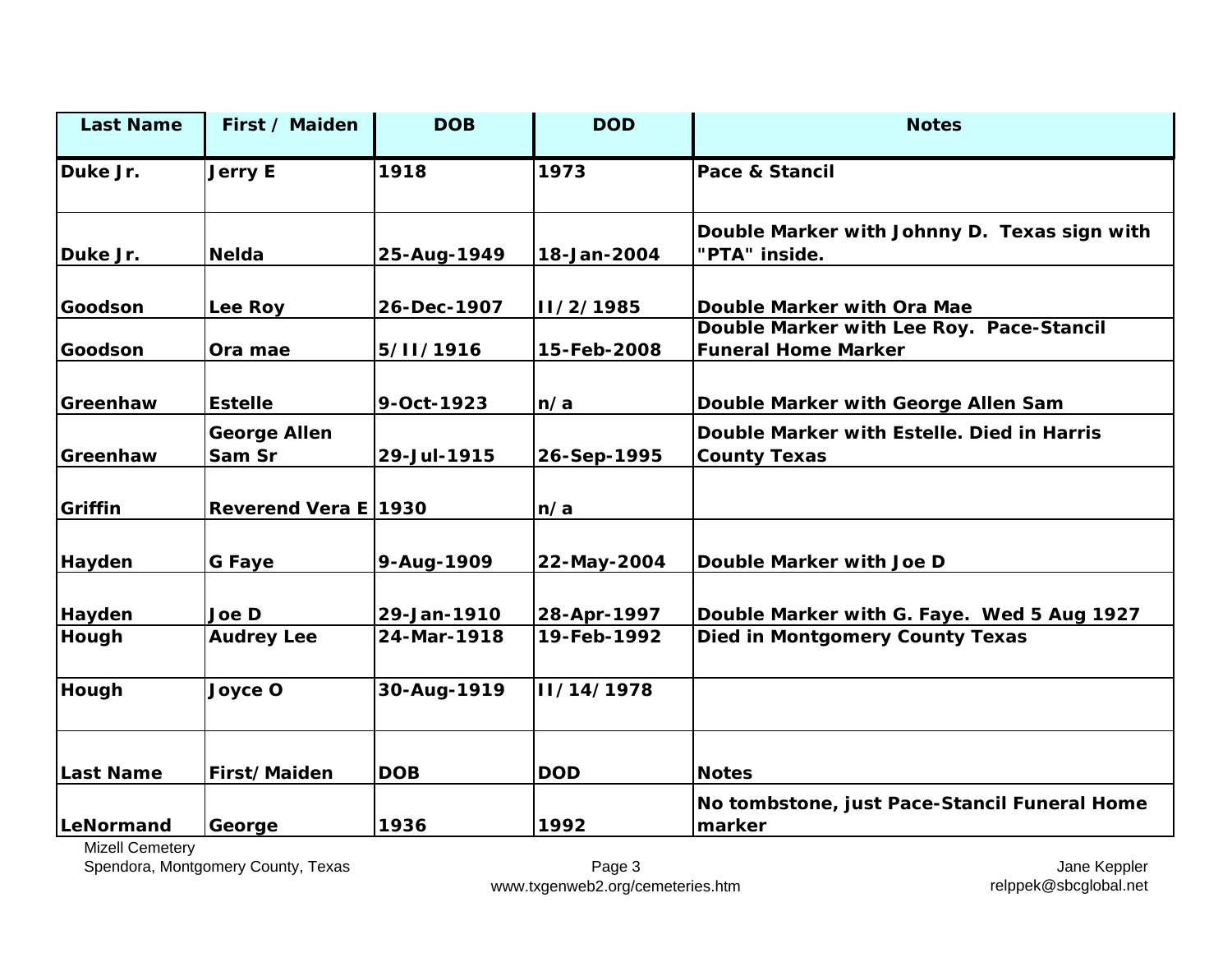| First / Maiden        | <b>DOB</b>    | <b>DOD</b>  | <b>Notes</b>                                            |
|-----------------------|---------------|-------------|---------------------------------------------------------|
| <b>Michael Ray Sr</b> | 16-Jan-1962   | 15-Dec-1994 | Double Marker with Nickie Ray                           |
| <b>Nickie Ray</b>     | 2/10/         |             | Wed May 2, 1981. Double Marker with Michael<br>Ray Sr.  |
| <b>Bruce Ray</b>      | 10-Aug-1958   | 1-Sep-2005  |                                                         |
| <b>George Ray</b>     | 12-Jan-1892   | 11/29/1977  | Allison Funeral Home, Liberty, Texas                    |
| George Roy Jr         | II/28/1926    | 27-Apr-1999 | PVT US Army. Double Marker with Mary<br>Katherine.      |
| <b>Mary Katherine</b> | 22-Feb-1924   | n/a         | Godly Mother of 4. Double Marker with George<br>Roy Jr. |
| <b>Elizabeth Duke</b> | $2$ -Feb-1896 | 12-May-1959 |                                                         |
| Georgia               | 20-Oct-1919   | 4-Jul-1967  |                                                         |
| <b>Alex</b>           | 18-Jan-1878   | 12-Jan-1956 | <b>Double Marker With Emma Duke</b>                     |
| <b>Clarence</b>       | 21-Jun-1907   | 8-Apr-1975  | <b>Died in Montgomery County Texas</b>                  |
| Donna J               |               |             | <b>Double Marker with Mervin</b>                        |
| <b>Emma Duke</b>      | 28-Aug-1885   | 12-Jun-1968 | <b>Double Marker With Alex</b>                          |
|                       | (Dodda)       | 12-Jun-1934 | II/14/1995                                              |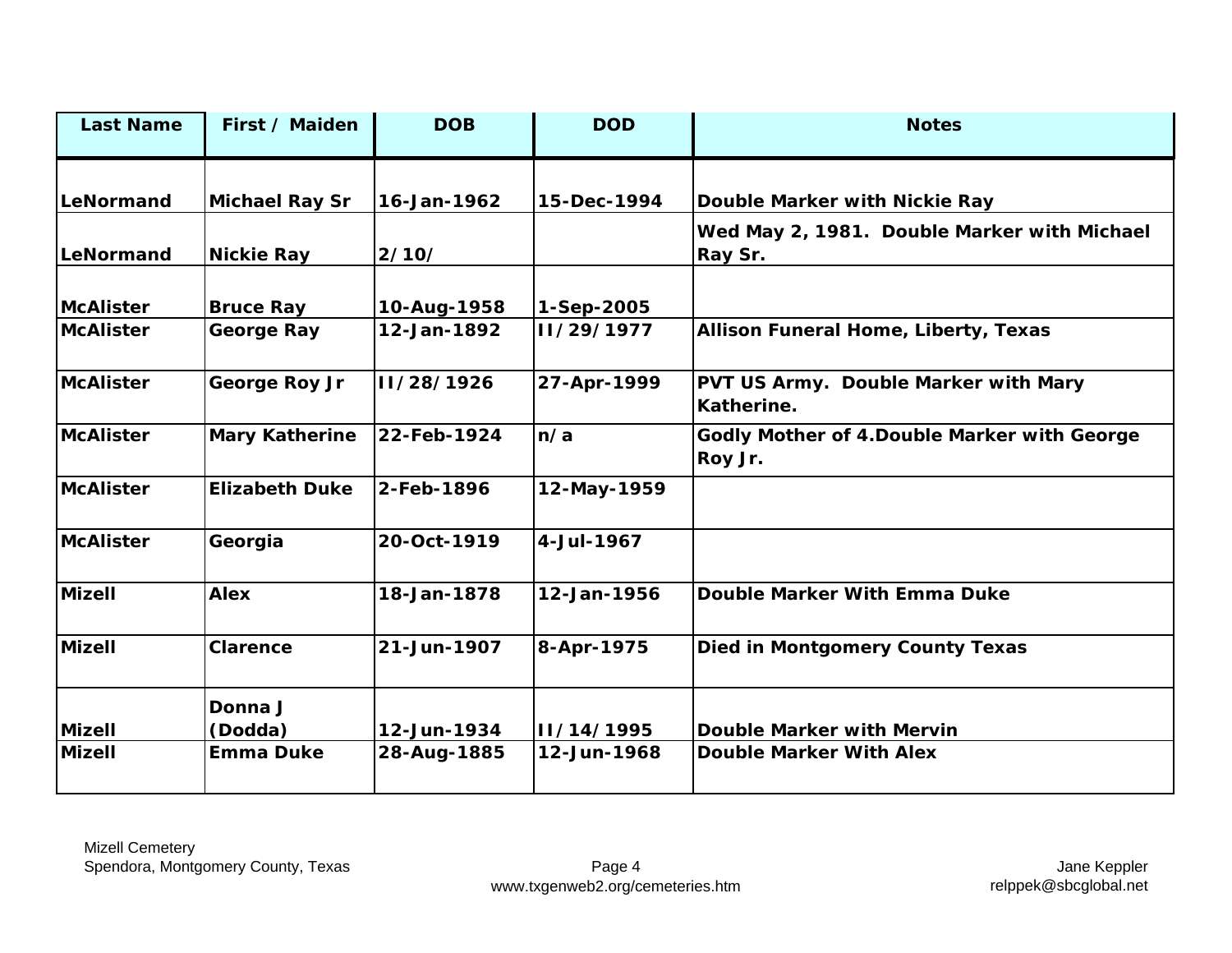| <b>Last Name</b> | First / Maiden       | <b>DOB</b>  | <b>DOD</b>  | <b>Notes</b>                                                         |
|------------------|----------------------|-------------|-------------|----------------------------------------------------------------------|
| <b>Mizell</b>    | J Leonard            | 28-Oct-1926 | 3-Jan-1986  | Class of 47-Texas A & M                                              |
| <b>Mizell</b>    | <b>John Henry</b>    | 8-Apr-1917  | 10-Jan-1970 | Texas Chbosn U S Navy World War II                                   |
| <b>Mizell</b>    | Mervin (Papaw)       | 6-Oct-1930  | n/a         | Double Marker with Donna J                                           |
| Mizell           | <b>Ryan Scott</b>    | 24-Apr-1984 | 29-Sep-1985 |                                                                      |
| <b>Mizell</b>    | <b>Susan Ella</b>    | 1870        | 10-Oct-1998 | <b>Died in Montgomery County Texas</b>                               |
| <b>Mizell</b>    | <b>Annie B</b>       | 1890        | 1986        | Double Marker With John F                                            |
| <b>Mizell</b>    | John F               | 1887        | 10-May-1905 | Double Marker With Annie B                                           |
| <b>Mizell</b>    | Olen Clyde           | 27-Feb-1920 | 19-Oct-1967 | Texas P.F.C. Btry A 557aaa Aw Bn World War II                        |
| Oreschnigg       | <b>Arthur George</b> | 23-Aug-1908 | 18-Dec-1981 | CMI US Navy WWII. Died in Liberty County<br>Texas.                   |
| Roan             | <b>Daisey Mizell</b> | 1918        | 1998        |                                                                      |
| Roan             | R L "Dick"           | 1894        | 1980        |                                                                      |
| Smith            | <b>Alice</b>         | 16-Jul-1939 | 13-Dec-2008 | Double Marker with Harvey Gene. Pace Stancil<br><b>Funeral Home.</b> |
| <b>Smith</b>     | <b>Harvey Gene</b>   | 17-Apr-1935 | 26-Oct-1990 | Double Marker with Alice. US Army Korea                              |

Mizell Cemetery

Spendora, Montgomery County, Texas Page 5